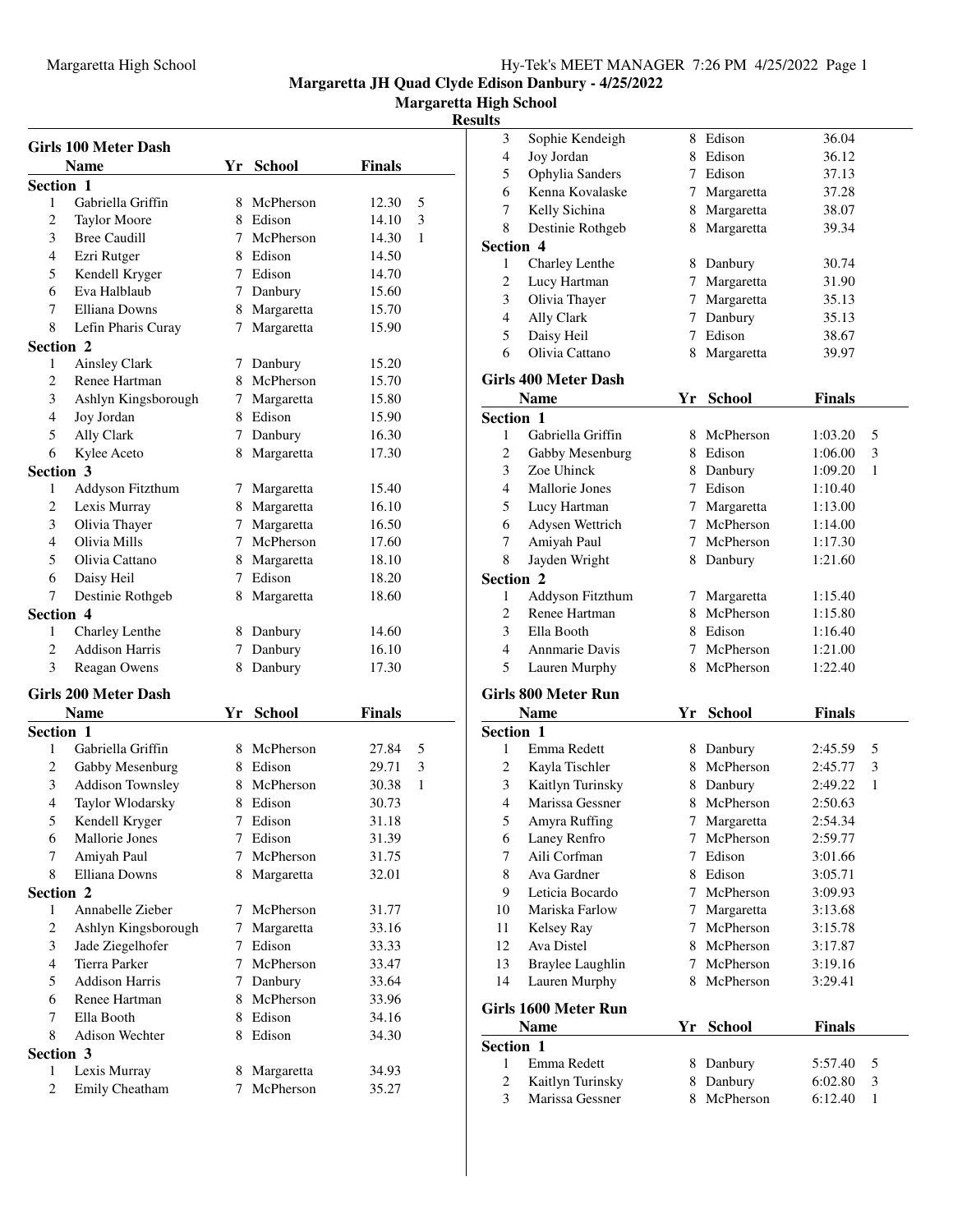**Margaretta High School**

# **Resul**

|                         | (Girls 1600 Meter Run)<br>Section 1 |    |                   |               |   |
|-------------------------|-------------------------------------|----|-------------------|---------------|---|
|                         | <b>Name</b>                         |    | Yr School         | <b>Finals</b> |   |
| 4                       | Laney Renfro                        |    | 7 McPherson       | 6:33.00       |   |
| 5                       | Amyra Ruffing                       | 7  | Margaretta        | 6:38.47       |   |
| 6                       | Ava Gardner                         |    | 8 Edison          | 6:48.60       |   |
| 7                       | Ava Distel                          |    | 8 McPherson       | 6:52.30       |   |
| 8                       | Kelsey Ray                          |    | 7 McPherson       | 7:01.30       |   |
| 9                       | Becca Houser                        |    | 8 Edison          | 7:04.00       |   |
| 10                      | Kellyn Ritchie                      |    | 8 Edison          | 7:09.20       |   |
| 11                      | Mariska Farlow                      |    | 7 Margaretta      | 7:10.30       |   |
| 12                      | <b>Lily Risner</b>                  |    | 8 Edison          | 7:23.50       |   |
|                         | <b>Girls 100 Meter Hurdles</b>      |    |                   |               |   |
|                         | <b>Name</b>                         | Yr | <b>School</b>     | <b>Finals</b> |   |
|                         | Section 1                           |    |                   |               |   |
| 1                       | <b>Natalie Desautels</b>            |    | 7 Edison          | 18.80         | 5 |
| $\overline{c}$          | Ahlana Robinson                     |    | 8 McPherson       | 19.40         | 1 |
| 3                       | Viera Theis                         |    | 8 McPherson       | 19.50         |   |
| 4                       | Annabelle Seville                   |    | 7 Edison          | 19.80         |   |
| 5                       | Jenna Keoghan                       |    | 8 Edison          | 21.00         |   |
| 6                       | Lefin Pharis Curay                  | 7  | Margaretta        | 21.30         |   |
|                         | Section 2                           |    |                   |               |   |
| 1                       | Isabella Borgio                     |    | 7 Danbury         | 18.90         | 3 |
| 2                       | Emily Cheatham                      |    | 7 McPherson       | 21.30         |   |
| 3                       | Avery McIntyre                      |    | 8 Edison          | 21.40         |   |
| 4                       | <b>Scarlett Bennett</b>             |    | 7 Edison          | 22.00         |   |
| 5                       | Kenna Kovalaske                     |    | 7 Margaretta      | 22.10         |   |
| 6                       | Sophie Kendeigh                     |    | 8 Edison          | 22.90         |   |
|                         | <b>Girls 200 Meter Hurdles</b>      |    |                   |               |   |
|                         | <b>Name</b>                         | Yr | <b>School</b>     | <b>Finals</b> |   |
|                         | Section 1                           |    |                   |               |   |
| 1                       | Lilly Belak                         |    | 8 Margaretta      | 33.46         | 5 |
| 2                       | Ahlana Robinson                     |    | 8 McPherson       | 34.38         | 3 |
| 3                       | Kenadie Saylor                      |    | 8 Margaretta      | 34.43         | 1 |
| 4                       | Jaidyn Harris                       |    | 8 McPherson       | 34.78         |   |
| 5                       | <b>Natalie Desautels</b>            |    | 7 Edison          | 35.92         |   |
| 6                       | Viera Theis                         |    | 8 McPherson       | 37.15         |   |
| 7                       | <b>Tierra Parker</b>                | 7  | McPherson         | 39.03         |   |
|                         | Section 2                           |    |                   |               |   |
| $\mathbf{1}$            | Annabelle Seville                   | 7  | Edison            | 35.87         |   |
| $\overline{\mathbf{c}}$ | Isabella Borgio                     | 7  | Danbury           | 35.96         |   |
| 3                       | Jenna Keoghan                       |    | 8 Edison          | 39.63         |   |
| $\overline{4}$          | Emily Cheatham                      | 7  | McPherson         | 40.17         |   |
| 5                       | Avery McIntyre                      |    | 8 Edison          | 40.81         |   |
| 6                       | <b>Scarlett Bennett</b>             | 7  | Edison            | 41.95         |   |
| 7                       | Sophie Kendeigh                     |    | 8 Edison          | 45.37         |   |
|                         | Girls 4x100 Meter Relay             |    |                   |               |   |
|                         | <b>Team</b>                         |    | <b>Relay</b>      | <b>Finals</b> |   |
|                         | Section 1                           |    |                   |               |   |
| 1                       | McPherson                           |    |                   | 56.10         | 5 |
|                         | 1) Ahlana Robinson 8                |    | 2) Alilah Paul 8  |               |   |
|                         | 3) Annabelle Zieber 7               |    | 4) Bree Caudill 7 |               |   |
|                         |                                     |    |                   |               |   |

| ults             |                                           |                                                  |               |
|------------------|-------------------------------------------|--------------------------------------------------|---------------|
| 2                | Margaretta                                |                                                  | 56.60<br>3    |
|                  | 1) Ella Schadwil 8                        | 2) Lucy Hartman 7                                |               |
|                  | 3) Lilly Belak 8                          | 4) Kenadie Saylor 8                              |               |
| 3                | Edison                                    |                                                  | 56.80         |
|                  | 1) Taylor Moore 8                         | 2) Mary Moon 8                                   |               |
|                  | 3) Stella Brown 8                         | 4) Ezri Rutger 8                                 |               |
| 4                | Danbury                                   |                                                  | 1:01.00       |
|                  | 1) Grace McDonald 7                       | 2) Reese Redfern 7                               |               |
|                  | 3) Lauren Bergman 7                       | 4) Ainsley Clark 7                               |               |
|                  |                                           |                                                  |               |
|                  | Girls 4x200 Meter Relay                   |                                                  |               |
|                  | Team                                      | <b>Relay</b>                                     | <b>Finals</b> |
| Section 1        |                                           |                                                  |               |
| 1                | McPherson                                 |                                                  | 5<br>2:01.53  |
|                  | 1) Alilah Paul 8                          | 2) Annabelle Zieber 7                            |               |
|                  | 3) Bree Caudill 7                         | 4) Addison Townsley 8                            |               |
| 2                | Edison                                    |                                                  | 3<br>2:04.59  |
|                  | 1) Mary Moon 8                            | 2) Taylor Wlodarsky 8                            |               |
|                  | 3) Stella Brown 8                         | 4) Ezri Rutger 8                                 |               |
| 3                | Danbury                                   |                                                  | 2:08.90       |
|                  | 1) Lauren Bergman 7                       | 2) Aaliyah Ohm 7                                 |               |
|                  | 3) Reese Redfern 7                        | 4) Ainsley Clark 7                               |               |
| 4                | Margaretta                                |                                                  | 2:12.18       |
|                  | 1) Kylee Aceto 8                          | 2) Ashlyn Kingsborough 7                         |               |
|                  | 3) Lefin Pharis Curay 7                   | 4) Elliana Downs 8                               |               |
|                  |                                           |                                                  |               |
|                  | Girls 4x400 Meter Relay                   |                                                  |               |
|                  |                                           |                                                  |               |
|                  | <b>Team</b>                               | Relay                                            | <b>Finals</b> |
| <b>Section 1</b> |                                           |                                                  |               |
| 1                | Margaretta                                |                                                  | 4:39.30<br>5  |
|                  | 1) Ella Schadwil 8                        | 2) Ellyse Schaefer 8                             |               |
|                  | 3) Lilly Belak 8                          | 4) Kenadie Saylor 8                              |               |
| 2                | Danbury                                   |                                                  | 4:41.90<br>3  |
|                  | 1) Lauren Bergman 7                       | 2) Emma Redett 8                                 |               |
|                  | 3) Zoe Uhinck 8                           | 4) Grace McDonald 7                              |               |
| 3                | Edison                                    |                                                  | 4:43.04       |
|                  | 1) Stella Brown 8                         | 2) Lily Risner 8                                 |               |
|                  | 3) Taylor Moore 8                         | 4) Gabby Mesenburg 8                             |               |
| 4                | McPherson                                 |                                                  | 4:47.04       |
|                  | 1) Jaidyn Harris 8                        | 2) Addison Townsley 8                            |               |
|                  | 3) Alilah Paul 8                          | 4) Kayla Tischler 8                              |               |
|                  |                                           |                                                  |               |
|                  | Girls 4x800 Meter Relay                   |                                                  |               |
|                  | Team                                      | <b>Relay</b>                                     | <b>Finals</b> |
| Section 1        |                                           |                                                  |               |
| 1                | McPherson                                 | 12:06.90                                         | 5             |
|                  | 1) Marissa Gessner 8                      | 2) Adysen Wettrich 7                             |               |
|                  | 3) Laney Renfro 7                         | 4) Kayla Tischler 8                              |               |
| 2                | Edison                                    | 12:15.50                                         | 3             |
|                  | 1) Becca Houser 8                         | 2) Ava Gardner 8                                 |               |
|                  | 3) Kellyn Ritchie 8                       | 4) Lily Risner 8                                 |               |
| 3                | Margaretta                                | 12:29.20                                         |               |
|                  | 1) Amyra Ruffing 7<br>3) Mariska Farlow 7 | 2) Carmella Fitzthum 7<br>4) Jacquelyn Yeckley 8 |               |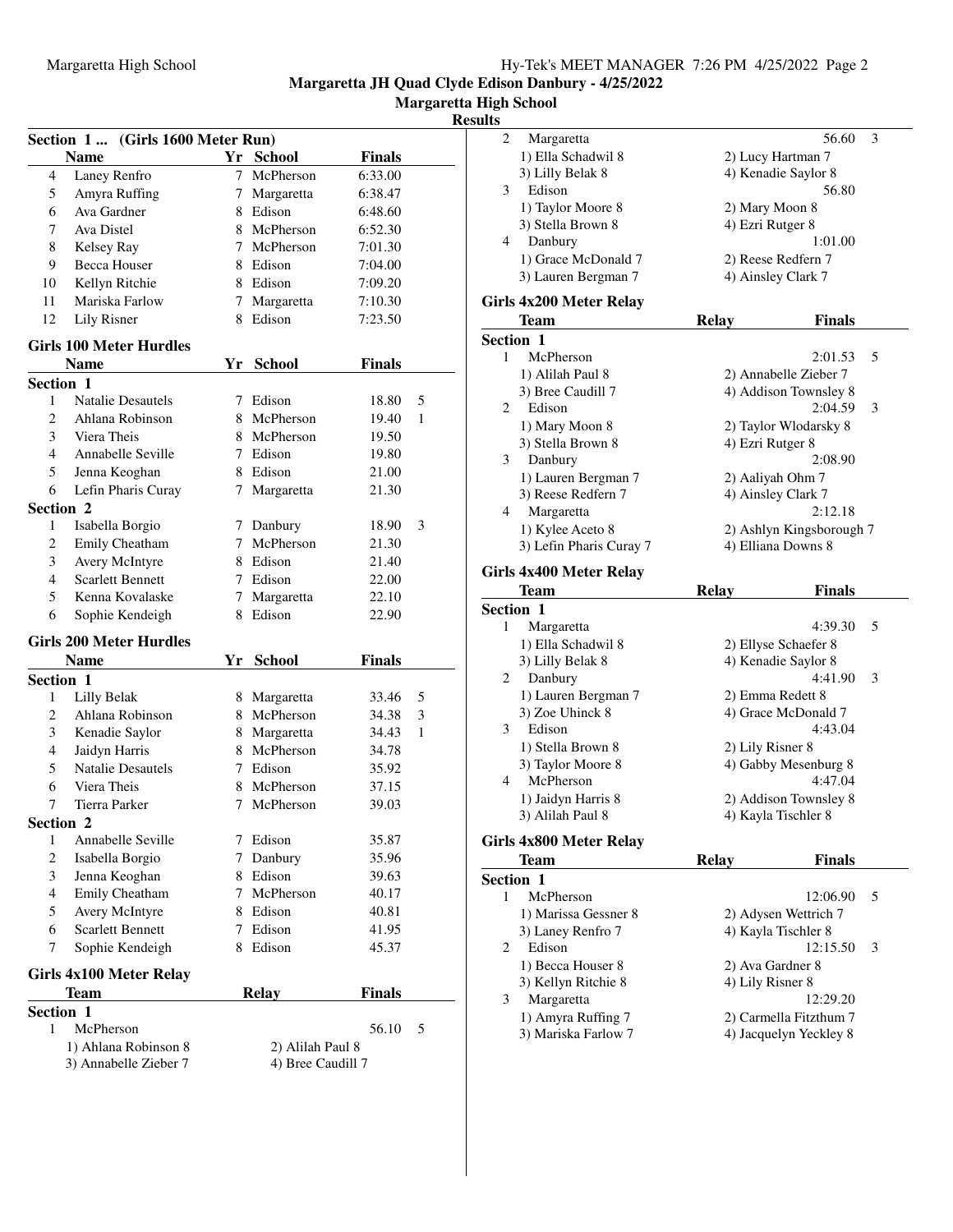#### Margaretta High School Hy-Tek's MEET MANAGER 7:26 PM 4/25/2022 Page 3

**Margaretta JH Quad Clyde Edison Danbury - 4/25/2022**

**Margaretta High School**

### **Results**

|                          | Section 1  (Girls 4x800 Meter Relay) |   |                    |               |                |                | <b>Girls Discus Throw</b> |
|--------------------------|--------------------------------------|---|--------------------|---------------|----------------|----------------|---------------------------|
|                          | <b>Team</b>                          |   | <b>Relay</b>       | Finals        |                |                | <b>Name</b>               |
| 4                        | Danbury                              |   |                    | 13:04.50      |                |                |                           |
|                          | 1) Jayden Wright 8                   |   | 2) Eva Halblaub 7  |               |                | Flight 1       |                           |
|                          | 3) Reagan Owens 8                    |   | 4) Reese Redfern 7 |               |                | 1              | Sophie Baker              |
|                          | <b>Girls Long Jump</b>               |   |                    |               |                | $\overline{c}$ | Jaidyn Harris             |
|                          |                                      |   |                    |               |                | 3              | Aaliyah Ohm               |
|                          | <b>Name</b>                          |   | Yr School          | <b>Finals</b> |                | $\overline{4}$ | Olivia Lopez              |
| Flight 1                 |                                      |   |                    |               |                | 5              | Marissa Frisch            |
| 1                        | <b>Natalie Desautels</b>             |   | 7 Edison           | 12-08.00      | 5              | 6              | Cali Wunder               |
| $\overline{2}$           | Mallorie Jones                       | 7 | Edison             | 12-07.50      | $\overline{c}$ | 7              | Jenae Farrell             |
| $\overline{2}$           | Lauren Murphy                        | 8 | McPherson          | 12-07.50      | 2              | 8              | Peyton Ouellet            |
| $\overline{4}$           | Viera Theis                          | 8 | McPherson          | 12-04.00      |                | 9              | Angelia Ferkel            |
| 5                        | Amiyah Paul                          | 7 | McPherson          | 12-03.75      |                | 10             | Kali Elliot               |
| 6                        | Sophie Baker                         | 8 | Edison             | 12-02.00      |                | 11             | Emmie Leber               |
| 7                        | Isabella Borgio                      | 7 | Danbury            | 12-00.75      |                | 12             | Macari Harris             |
| $\,8\,$                  | Adison Wechter                       | 8 | Edison             | 11-06.00      |                | 13             | <b>Amber Dilling</b>      |
| 9                        | Mary Moon                            |   | 8 Edison           | 11-04.75      |                | Flight 2       |                           |
| 10                       | Zoe Uhinck                           | 8 | Danbury            | 11-00.00      |                | 1              | Olivia Mills              |
| 11                       | Olivia Thayer                        | 7 | Margaretta         | 10-01.00      |                | $\overline{c}$ | <b>Addison Stray</b>      |
| 12                       | Jenna Keoghan                        | 8 | Edison             | 9-08.00       |                | 3              | Josie Kent                |
| 13                       | Joy Jordan                           |   | 8 Edison           | 9-05.50       |                | $\overline{4}$ | Alexis Robarg             |
| 14                       | Jacquelyn Yeckley                    | 8 | Margaretta         | 9-02.00       |                | 5              | Paige Lyons               |
| 15                       | <b>Scarlett Bennett</b>              |   | 7 Edison           | 9.50          |                | 6              | Elizabeth Butl            |
|                          | <b>Girls Shot Put</b>                |   |                    |               |                | 7              | Karlie Franks             |
|                          | <b>Name</b>                          |   |                    |               |                | 8              | Sadie Stephen:            |
|                          |                                      |   | Yr School          | Finals        |                | 9              | Autumn Enzor              |
| Flight 1                 | Peyton Taylor                        |   |                    |               | 5              | 10             | Leah Sharp                |
| 1                        |                                      |   | 8 Edison           | 32-04.00      |                | 11             | Audry Peyton              |
| $\overline{c}$           | Jenae Farrell                        |   | Margaretta         | 30-04.00      | 3              | 12             | Alaina Cowley             |
| 3                        | Aaliyah Ohm                          | 7 | Danbury            | 30-02.50      | 1              | 13             | Andrea Suter              |
| $\overline{4}$           | Amber Dillingham                     | 7 | McPherson          | 27-08.00      |                | 14             | Taytum Benya              |
| 5                        | Gracie Rang                          | 8 | Edison             | 26-06.00      |                | 15             | Ophylia Sande             |
| 6                        | Kali Elliot                          | 8 | Margaretta         | 25-05.50      |                |                |                           |
| 7                        | Olivia Lopez                         | 8 | McPherson          | 25-03.00      |                |                | <b>Boys 100 Meter Das</b> |
| 8                        | Macari Harris                        | 7 | Edison             | 25-00.50      |                |                | <b>Name</b>               |
| 9                        | Marissa Frische                      | 7 | McPherson          | 23-11.50      |                | Section 1      |                           |
| 9                        | Emmie Leber                          | 7 | Edison             | 23-11.50      |                | 1              | Jose Serna-An             |
| 11                       | Angelia Ferkel                       | 7 | McPherson          | 20-08.00      |                | 2              | <b>Tyler Noftz</b>        |
| Flight 2                 |                                      |   |                    |               |                | 3              | Cameron Josep             |
| 1                        | Sadie Stephenson                     |   | 8 Danbury          | 21-08.50      |                | 4              | Jermane Kenn              |
| $\overline{c}$           | Paige Lyons                          | 8 | Danbury            | 20-05.00      |                | $\overline{4}$ | Cayden Clere              |
| $\mathfrak{Z}$           | Peyton Ouellette                     | 7 | Margaretta         | 20-01.00      |                | 6              | Sam Greenslac             |
| $\overline{\mathcal{L}}$ | Cali Wunder                          | 7 | Danbury            | 19-09.00      |                | 7              | Adam Young                |
| 5                        | Autumn Enzor                         | 7 | Edison             | 19-07.00      |                | 8              | Carter Luzader            |
| 6                        | Leah Sharp                           | 7 | Edison             | 19-03.50      |                | Section 2      |                           |
| 7                        | Elizabeth Butler                     | 7 | Edison             | 19-02.00      |                | 1              | Ian Everett               |
| 8                        | Andrea Suter                         | 7 | Margaretta         | 18-02.00      |                | $\mathbf{2}$   | Kohen Kramer              |
| 9                        | Josie Kent                           | 7 | Edison             | 18-01.00      |                | 3              | Drake Turinsk             |
| 10                       | Audry Peyton                         | 8 | Margaretta         | 17-10.00      |                | 4              | Jacoby Valimo             |
| 11                       | Alaina Cowley                        | 7 | Edison             | 17-09.00      |                | 5              | Kagen Fitzpatı            |
| 12                       | <b>Addison Strayer</b>               | 7 | Margaretta         | 17-05.50      |                | 6              | <b>Tyson Bailey</b>       |
| 13                       | Alexis Robarge                       | 8 | McPherson          | 16-03.00      |                | 7              | Sir Williams              |
| 14                       | Karlie Franks                        | 8 | Danbury            | 16-02.00      |                | Section 3      |                           |

|                  | <b>Girls Discus Throw</b>  |    |               |               |     |
|------------------|----------------------------|----|---------------|---------------|-----|
|                  | <b>Name</b>                | Yr | <b>School</b> | <b>Finals</b> |     |
| Flight 1         |                            |    |               |               |     |
| 1                | Sophie Baker               |    | 8 Edison      | 79-11         | 5   |
| 2                | Jaidyn Harris              |    | 8 McPherson   | 74-11         | 3   |
| 3                | Aaliyah Ohm                |    | 7 Danbury     | 73-08         | 1   |
| 4                | Olivia Lopez               |    | 8 McPherson   | 69-09.50      |     |
| 5                | Marissa Frische            | 7  | McPherson     | 64-07.50      |     |
| 6                | Cali Wunder                | 7  | Danbury       | 60-09         |     |
| 7                | Jenae Farrell              |    | 8 Margaretta  | 60-01.50      |     |
| 8                | Peyton Ouellette           | 7  | Margaretta    | 59-00         |     |
| 9                | Angelia Ferkel             |    | 7 McPherson   | 58-05         |     |
| 10               | Kali Elliot                |    | 8 Margaretta  | 56-05         |     |
| 11               | Emmie Leber                |    | 7 Edison      | 53-01         |     |
| 12               | Macari Harris              |    | 7 Edison      | 50-01         |     |
| 13               | Amber Dillingham           | 7  | McPherson     | 47-10         |     |
| Flight 2         |                            |    |               |               |     |
| 1                | Olivia Mills               | 7  | McPherson     | 56-10         |     |
| 2                | <b>Addison Strayer</b>     | 7  | Margaretta    | 50-07.50      |     |
| 3                | Josie Kent                 | 7  | Edison        | 47-04         |     |
| 4                | Alexis Robarge             |    | 8 McPherson   | $45 - 05$     |     |
| 5                | Paige Lyons                |    | 8 Danbury     | 44-09         |     |
| 6                | <b>Elizabeth Butler</b>    |    | 7 Edison      | 41-01.50      |     |
| 7                | Karlie Franks              |    | 8 Danbury     | 40-06         |     |
| 8                | Sadie Stephenson           |    | 8 Danbury     | $40 - 01$     |     |
| 9                | Autumn Enzor               |    | 7 Edison      | 38-07         |     |
| 10               | Leah Sharp                 |    | 7 Edison      | 37-09         |     |
| 11               | Audry Peyton               |    | 8 Margaretta  | 35-00         |     |
| 12               | Alaina Cowley              |    | 7 Edison      | 34-01.50      |     |
| 13               | Andrea Suter               | 7  | Margaretta    | 31-02         |     |
| 14               | Taytum Benyak              | 7  | Danbury       | 30-08         |     |
| 15               | Ophylia Sanders            | 7  | Edison        | 27-01         |     |
|                  | <b>Boys 100 Meter Dash</b> |    |               |               |     |
|                  | <b>Name</b>                | Yr | <b>School</b> | Finals        |     |
| <b>Section 1</b> |                            |    |               |               |     |
| 1                | Jose Serna-Amaya           |    | 8 Edison      | 12.70         | 5   |
| 2                | <b>Tyler Noftz</b>         |    | 8 McPherson   | 12.80         | 3   |
| 3                | Cameron Joseph             | 8  | McPherson     | 12.90         | 0.5 |
| 4                | Jermane Kennedy            |    | 8 Margaretta  | 13.30         |     |
| 4                | Cayden Clere               |    | 8 Edison      | 13.30         |     |
| 6                | Sam Greenslade             | 7  | McPherson     | 13.40         |     |
| 7                | <b>Adam Young</b>          |    | 8 McPherson   | 13.50         |     |
| 8                | Carter Luzader             | 7  | Margaretta    | 13.90         |     |
| Section 2        |                            |    |               |               |     |
| 1                | Ian Everett                | 8  | McPherson     | 12.90         | 0.5 |
| $\overline{c}$   | Kohen Kramer               | 8  | McPherson     | 13.40         |     |
| 3                | Drake Turinsky             | 7  | Danbury       | 14.00         |     |
| 4                | Jacoby Valimont            |    | 7 Edison      | 14.10         |     |
| 5                | Kagen Fitzpatrick          | 7  | McPherson     | 14.70         |     |
| 6                | <b>Tyson Bailey</b>        | 7  | Margaretta    | 14.80         |     |
| 7                | Sir Williams               | 8  | McPherson     | 14.90         |     |
| Section 3        |                            |    |               |               |     |
| 1                | Cooper Schoewe             | 8  | Margaretta    | 15.90         |     |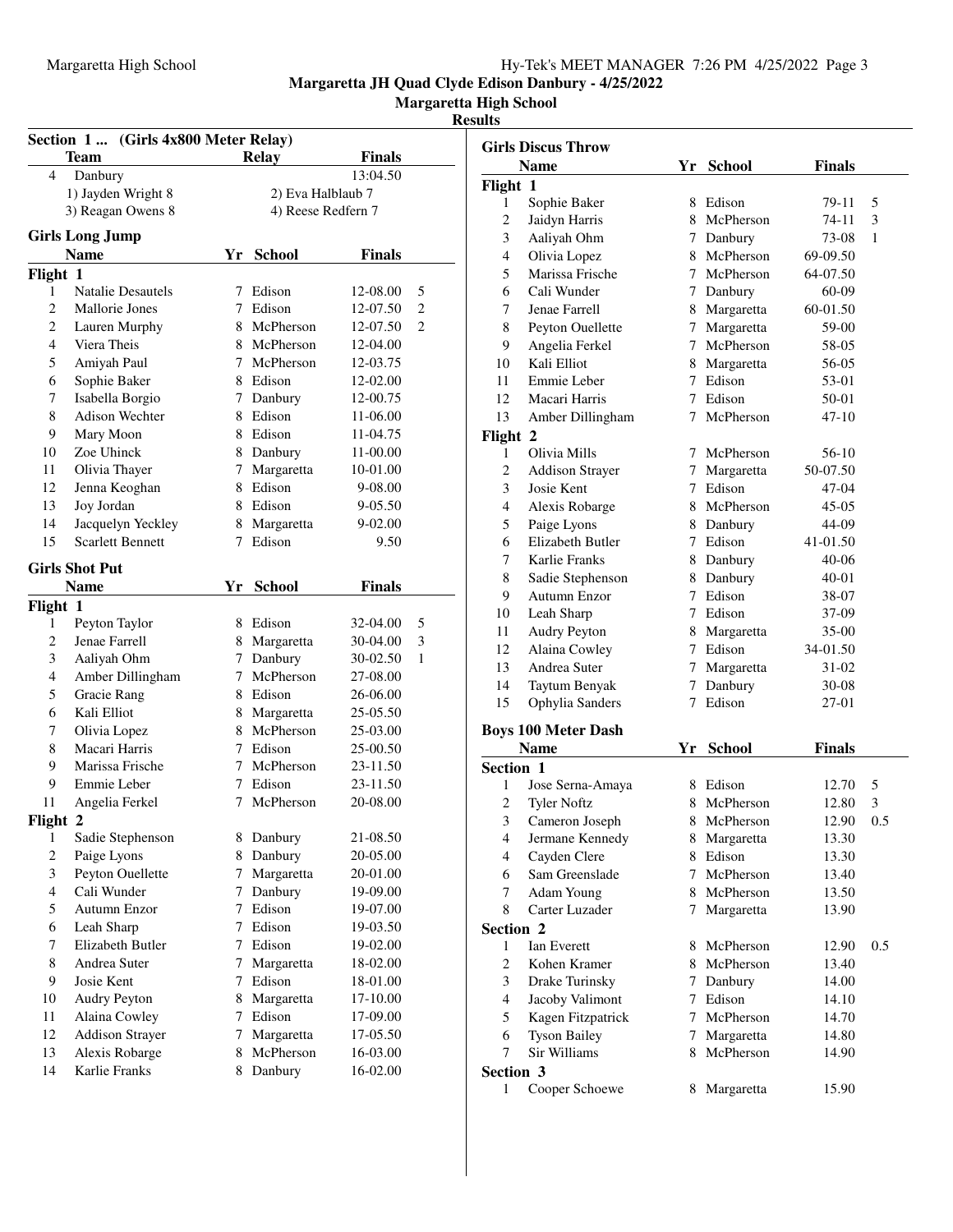**Margaretta High School**

#### **Results**

|                | Section 3  (Boys 100 Meter Dash)  |    |                          |                |   |
|----------------|-----------------------------------|----|--------------------------|----------------|---|
|                | <b>Name</b>                       |    | Yr School                | <b>Finals</b>  |   |
| 2              | Nate Weiker                       | 8. | McPherson                | 16.30          |   |
| 3              | <b>Brady Maynard</b>              |    | 8 Edison                 | 16.40          |   |
| 4              | <b>Mason Russell</b>              | 7  | Margaretta               | 17.70          |   |
| 5              | Hunter Rimmele                    |    | 8 Edison                 | 18.50          |   |
| Section 4      |                                   |    |                          |                |   |
| 1              | <b>Brett Miller</b>               |    | 8 Margaretta             | 14.60          |   |
| 2              | <b>Austin Watson</b>              | 7  | Margaretta               | 15.30          |   |
| 3              | Owen Barnard                      |    | 8 Margaretta             | 15.40          |   |
| 4              | Logan Morgan                      |    | 8 Margaretta             | 17.50          |   |
| 5              | <b>Brody Shimer</b>               | 7  | Margaretta               | 18.90          |   |
|                |                                   |    |                          |                |   |
|                | <b>Boys 200 Meter Dash</b>        |    |                          |                |   |
|                | <b>Name</b>                       |    | Yr School                | <b>Finals</b>  |   |
| Section 1      |                                   |    |                          |                |   |
| 1              | Kale Bailey                       |    | 7 Margaretta<br>8 Edison | 25.93          | 5 |
| 2<br>3         | Jose Serna-Amaya                  |    | 8 McPherson              | 26.30          | 3 |
|                | Cameron Joseph                    |    |                          | 26.98          | 1 |
| 4              | Coltyn Meagrow                    | 8  | 8 Edison<br>McPherson    | 27.80          |   |
| 5<br>6         | <b>Adam Young</b><br>Sir Williams | 8  | McPherson                | 27.81<br>32.27 |   |
|                |                                   |    |                          |                |   |
| Section 2<br>1 | Julius Morrisette                 |    | 8 McPherson              | 28.15          |   |
| 2              | Kohen Kramer                      |    | 8 McPherson              | 28.78          |   |
| 3              | <b>Brett Miller</b>               |    | 8 Margaretta             | 30.68          |   |
| 4              | <b>Hunter Thomas</b>              |    | 7 McPherson              | 31.01          |   |
| 5              | <b>Mitch Newsome</b>              |    | 7 McPherson              | 31.77          |   |
| 6              | Cohen Gahler                      |    | 8 Margaretta             | 32.72          |   |
| Section 3      |                                   |    |                          |                |   |
| 1              | Drake Turinsky                    | 7  | Danbury                  | 28.56          |   |
| 2              | Kagen Fitzpatrick                 | 7  | McPherson                | 31.11          |   |
| 3              | <b>Mason Yetter</b>               | 8  | Margaretta               | 31.90          |   |
| 4              | Gaius Hotchkiss                   |    | 7 Edison                 | 35.63          |   |
| 5              | Joshua Sichina                    | 8  | Margaretta               | 39.98          |   |
| 6              | Nate Weiker                       |    | 8 McPherson              | 40.51          |   |
| Section 4      |                                   |    |                          |                |   |
| 1              | Zyler Manning                     |    | 8 Danbury                | 29.07          |   |
| 2              | <b>Mason Russell</b>              | 7  | Margaretta               | 37.12          |   |
| 3              | Logan Morgan                      |    | 8 Margaretta             | 38.10          |   |
| 4              | <b>Brody Shimer</b>               | 7  | Margaretta               | 39.33          |   |
| 5              | <b>Hunter Rimmele</b>             | 8  | Edison                   | 39.89          |   |
| 6              | Steven Schaffer                   | 7  | Margaretta               | 45.28          |   |
| Section 5      |                                   |    |                          |                |   |
| 1              | Joel Greenslade                   | 7  | McPherson                | 29.26          |   |
| 2              | Parker LaMarca                    | 7  | Danbury                  | 29.41          |   |
| 3              | Memphis McKenzie                  | 7  | Margaretta               | 32.96          |   |
|                |                                   |    |                          |                |   |
|                | <b>Boys 400 Meter Dash</b>        |    |                          |                |   |
|                | <b>Name</b>                       | Yr | <b>School</b>            | Finals         |   |
| Section 1      |                                   |    |                          |                |   |
| 1              | Judah Keller                      |    | 8 Margaretta             | 59.80          | 5 |
| 2              | Jose Serna-Amaya                  |    | 8 Edison                 | 1:00.00        | 3 |
| 3              | Cameron Joseph                    |    | 8 McPherson              | 1:00.80        | 1 |
| $\overline{4}$ | Ty Gast                           | 8. | Margaretta               | 1:05.60        |   |

| uns            |                                    |    |                           |                    |   |
|----------------|------------------------------------|----|---------------------------|--------------------|---|
| 5              | Mason Reinbolt                     |    | 7 Margaretta              | 1:06.20            |   |
| 6              | Zyler Manning                      |    | 8 Danbury                 | 1:06.50            |   |
| 7              | Wyatt Goodrich                     |    | 8 Margaretta              | 1:07.60            |   |
| 8              | <b>Grey Maltese</b>                | 8  | Danbury                   | 1:12.00            |   |
| Section 2      |                                    |    |                           |                    |   |
| 1              | <b>Hector Garza</b>                | 7  | McPherson                 | 1:01.40            |   |
| 2              | Adam Young                         |    | 8 McPherson               | 1:02.30            |   |
| 3              | Sam Greenslade                     | 7  | McPherson                 | 1:07.40            |   |
| 4              | Jacoby Valimont                    |    | 7 Edison                  | 1:08.50            |   |
| 5              | Arik Kauble                        |    | 8 McPherson               | 1:10.20            |   |
| 6              | <b>Mitch Newsome</b>               |    | 7 McPherson               | 1:10.80            |   |
| 7              | Gavin Berg                         | 7  | Margaretta                | 1:12.20            |   |
| 8              | Jonathan Lantz                     | 8  | McPherson                 | 1:12.50            |   |
| Section 3      |                                    |    |                           |                    |   |
| 1              | Joel Greenslade                    |    | 7 McPherson               | 1:05.50            |   |
| 2              | Owen Barnard                       |    | 8 Margaretta              | 1:12.00            |   |
| 3              | Sir Williams                       |    | 8 McPherson               | 1:18.90            |   |
| 4              | Kagen Fitzpatrick                  |    | 7 McPherson               | 1:19.10            |   |
| 5              | Andrew Clark                       | 7  | McPherson                 | 1:24.10            |   |
| 6              | <b>Mason Russell</b>               | 7  | Margaretta                | 1:30.00            |   |
| Section 4      |                                    |    |                           |                    |   |
| 1              | Parker LaMarca                     | 7  | Danbury                   | 1:03.50            |   |
| $\overline{c}$ | Ayden Ayers                        | 8  | Danbury                   | 1:07.90            |   |
|                | <b>Boys 800 Meter Run</b>          |    |                           |                    |   |
|                | <b>Name</b>                        | Yr | <b>School</b>             | Finals             |   |
| Section 1      |                                    |    |                           |                    |   |
| 1              | <b>Heath Norris</b>                | 7  | McPherson                 | 2:25.78            | 5 |
| 2              | Kellen McDonnell                   |    | 8 Edison                  | 2:26.50            | 3 |
| 3              | Killian Marsden                    |    | 8 Danbury                 | 2:35.56            | 1 |
| 4              | Logan Facemire                     |    | 8 Edison                  | 2:40.57            |   |
| 5              | Ayden Ayers                        |    | 8 Danbury                 | 2:46.03            |   |
| 6              | Caleb Jeremay                      |    | 7 Edison                  | 2:46.72            |   |
| 7              | <b>Chance Reed</b>                 | 7  | Margaretta                | 2:49.31            |   |
| 8              | Evan Sandvick                      |    | 8 Danbury                 | 2:50.04            |   |
| 9              | Jason Richie                       |    | 8 McPherson               | 3:00.27            |   |
| 10             | Jonathan Lantz                     |    | 8 McPherson               | 3:00.71            |   |
| 11             | Jack Wright                        | 7  | Margaretta                | 3:06.60            |   |
| 12             | Noah Schoenherr                    | 7  | Edison                    | 3:09.47            |   |
| 13             | Oz Rutger                          | 7  | Edison                    | 3:09.63            |   |
| 14             | Andrew Clark                       | 7  | McPherson                 | 3:16.03            |   |
| 15             | Will Coffman                       | 7  | Margaretta                | 3:26.87            |   |
|                |                                    |    |                           |                    |   |
|                | <b>Boys 1600 Meter Run</b>         |    |                           |                    |   |
|                | Name                               |    | Yr School                 | <b>Finals</b>      |   |
| Section 1      |                                    |    |                           |                    |   |
| 1              | <b>Heath Norris</b>                | 7  | McPherson                 | 5:24.30            | 5 |
| $\overline{2}$ | Killian Marsden                    | 8  | Danbury                   | 5:37.70            | 3 |
| 3              | Logan Facemire                     |    | 8 Edison                  | 5:42.20            | 1 |
| 4              | Preston Widman                     | 8  | McPherson                 | 5:46.30            |   |
| 5              | Colin Butler                       |    | 8 Edison                  | 5:51.20            |   |
| 6              | <b>Weston Mischler</b>             | 7  | Margaretta                | 6:03.60            |   |
| 7              |                                    |    |                           |                    |   |
|                | Evan Sandvick                      |    | 8 Danbury                 | 6:16.80            |   |
| 8<br>9         | Jason Richie<br><b>Chance Reed</b> | 7  | 8 McPherson<br>Margaretta | 6:27.30<br>6:32.40 |   |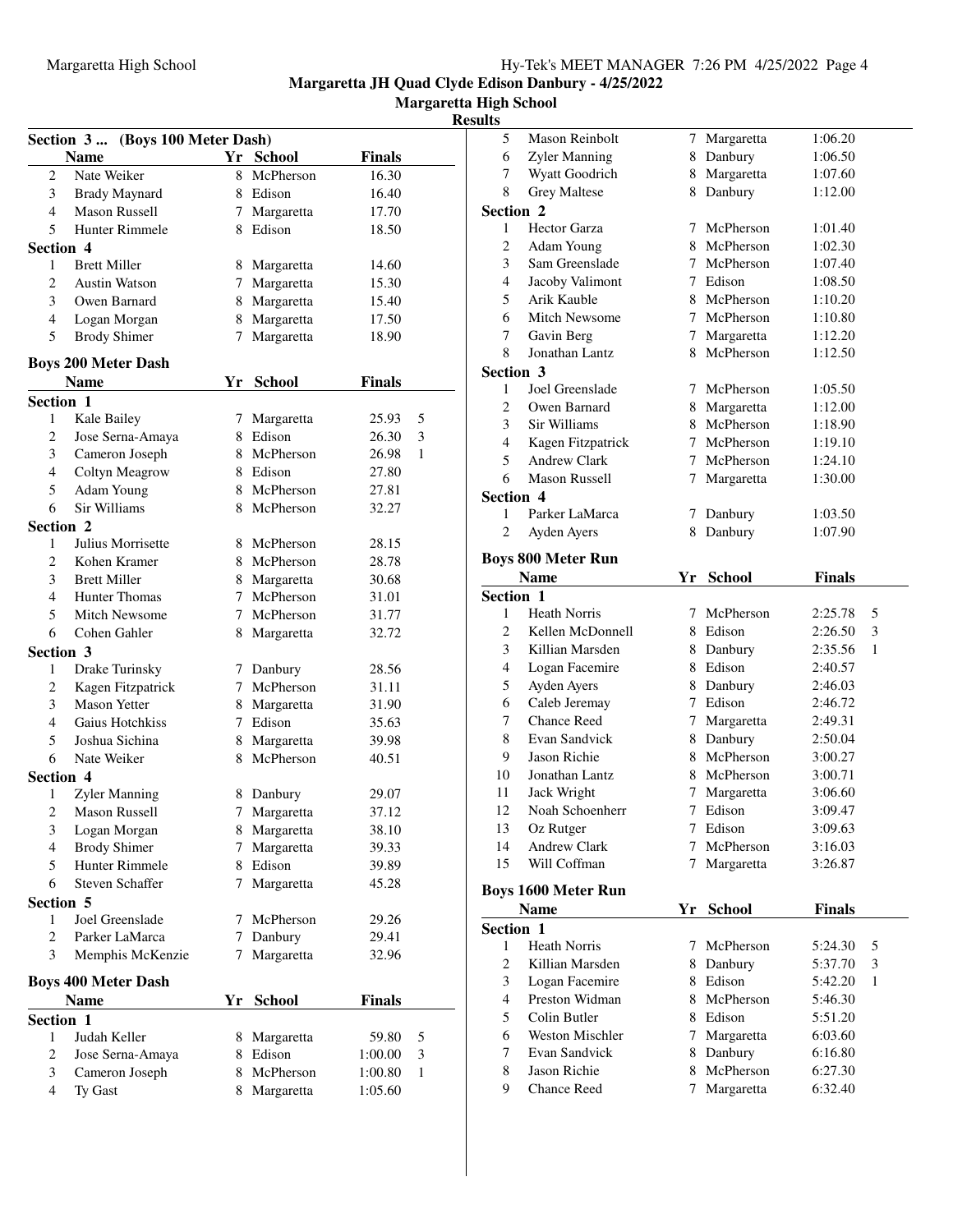**Margaretta High School**

**Results**

|                | Section 1  (Boys 1600 Meter Run)<br><b>Name</b> |   | Yr School            | Finals                |   |                  | <b>Boys 4x200 Meter Relay</b><br>Team |
|----------------|-------------------------------------------------|---|----------------------|-----------------------|---|------------------|---------------------------------------|
| 10             | Noah Schoenherr                                 |   | 7 Edison             | 7:03.10               |   | <b>Section 1</b> |                                       |
|                | <b>Boys 110 Meter Hurdles</b>                   |   |                      |                       |   | $\mathbf{1}$     | McPherson                             |
|                | <b>Name</b>                                     |   | Yr School            | <b>Finals</b>         |   |                  | 1) Deacon Brown 8                     |
|                |                                                 |   |                      |                       |   |                  | 3) Tyler Noftz 8                      |
|                | Section 1                                       |   |                      |                       |   | 2                | Margaretta                            |
| 1              | Cole Sengstock                                  |   | 8 McPherson          | 18.00                 | 5 |                  | 1) Jermane Kennedy 8                  |
| $\overline{c}$ | Aidan Greenslade                                | 7 | McPherson            | 18.10                 | 3 |                  | 3) Colt Watson 8                      |
| 3              | <b>Blaise Garn</b>                              |   | 8 Edison             | 19.00                 | 1 | 3                | Edison                                |
| $\overline{4}$ | Jake Bouy                                       |   | 8 Margaretta         | 19.20                 |   |                  | 1) Coltyn Meagrow 8                   |
| 5              | <b>Hector Garza</b>                             |   | 7 McPherson          | 19.60                 |   |                  | 3) Shawn Rowe 8                       |
| 6              | Colt Watson                                     | 8 | Margaretta           | 19.70                 |   |                  |                                       |
| 7              | Memphis McKenzie                                |   | 7 Margaretta         | 22.00                 |   |                  | <b>Boys 4x400 Meter Relay</b>         |
| Section 2      |                                                 |   |                      |                       |   |                  | Team                                  |
| 1              | Ian Everett                                     |   | 8 McPherson          | 20.30                 |   | Section 1        |                                       |
| 2              | Silas Perez                                     |   | 7 Edison             | 20.40                 |   | $\mathbf{1}$     | McPherson                             |
| 3              | Corbin Thayer                                   |   | 8 Edison             | 21.20                 |   |                  | 1) Dawson Brimmer 8                   |
| 4              | Michael Gessner                                 | 8 | McPherson            | 21.60                 |   |                  | 3) Hunter Pollock 8                   |
| 5              | Frankie Kovach                                  |   | 7 Danbury            | 21.80                 |   | 2                | Margaretta                            |
| 6              | Kaden Grennen                                   |   | 8 Danbury            | 22.20                 |   |                  | 1) Carter Luzader 7                   |
|                | <b>Boys 200 Meter Hurdles</b>                   |   |                      |                       |   |                  | 3) Ty Gast 8                          |
|                | <b>Name</b>                                     |   | Yr School            | <b>Finals</b>         |   | 3                | Edison                                |
|                | Section 1                                       |   |                      |                       |   |                  | 1) Blaise Garn 8                      |
| 1              | Aidan Greenslade                                |   | 7 McPherson          |                       | 5 |                  | 3) Shawn Rowe 8                       |
| $\overline{c}$ |                                                 |   | 8 McPherson          | 29.51<br>29.89        | 3 |                  | <b>Boys 4x800 Meter Relay</b>         |
|                | Cole Sengstock                                  |   |                      |                       |   |                  | <b>Team</b>                           |
| 3              | <b>Blaise Garn</b>                              |   | 8 Edison             | 30.86                 | 1 | Section 1        |                                       |
| $\overline{4}$ | Jake Bouy                                       |   | 8 Margaretta         | 32.03                 |   | 1                | McPherson                             |
| 5              | <b>Blake Dixie</b>                              |   | 7 McPherson          | 32.08                 |   |                  | 1) Blake Dixie 7                      |
| 6              | Silas Perez                                     |   | 7 Edison             | 33.33                 |   |                  | 3) Heath Norris 7                     |
| 7              | Corbin Thayer                                   |   | 8 Edison             | 33.54                 |   | 2                | Edison                                |
| Section 2      |                                                 |   |                      |                       |   |                  | 1) Colin Butler 8                     |
| 1              | Kaden Grennen                                   |   | 8 Danbury            | 33.50                 |   |                  | 3) Logan Facemire 8                   |
| $\overline{c}$ | <b>Hunter Thomas</b>                            |   | 7 McPherson          | 33.56                 |   | 3                | Margaretta                            |
| 3              | Frankie Kovach                                  |   | 7 Danbury            | 34.01                 |   |                  | 1) Gavin Berg 7                       |
| $\overline{4}$ | Memphis McKenzie                                |   | 7 Margaretta         | 34.44                 |   |                  | 3) Jack Wright 7                      |
| 5              | Arik Kauble                                     |   | 8 McPherson          | 35.97                 |   |                  |                                       |
| 6              | <b>Austin Watson</b>                            |   | 7 Margaretta         | 36.60                 |   |                  | <b>Boys Long Jump</b>                 |
|                | <b>Boys 4x100 Meter Relay</b>                   |   |                      |                       |   |                  | <b>Name</b>                           |
|                | <b>Team</b>                                     |   | <b>Relay</b>         | <b>Finals</b>         |   | Flight 1         |                                       |
|                | Section 1                                       |   |                      |                       |   | $\mathbf{1}$     | <b>Mason Flewelling</b>               |
| 1              | McPherson                                       |   |                      | 49.90                 | 5 | $\mathbf{2}$     | Ian Everett                           |
|                | 1) Curtis Dick 8                                |   | 2) Hunter Pollock 8  |                       |   | 3                | Kale Bailey                           |
|                | 3) Cole Sengstock 8                             |   | 4) Tyler Noftz 8     |                       |   | $\overline{4}$   | Julius Morrisette                     |
| 2              | Margaretta                                      |   |                      | 50.20                 | 3 | 5                | Joel Greenslade                       |
|                | 1) Jake Bouy 8                                  |   | 2) Jermane Kennedy 8 |                       |   | 6                | Michael Gessner                       |
|                | 3) Kale Bailey 7                                |   | 4) Zack Bouy 8       |                       |   | 6                | Zyler Manning                         |
| 3              | Edison                                          |   |                      | 52.50                 |   | 8                | Drake Turinsky                        |
|                | 1) Colten Collins 7                             |   | 2) Coltyn Meagrow 8  |                       |   | 9                | Hunter Thomas                         |
|                | 3) Cayden Clere 8                               |   | 4) Corbin Thayer 8   |                       |   | 10               | Jacoby Valimont                       |
| 4              | McPherson                                       |   | B                    | 54.50                 |   | 11               | Arik Kauble                           |
|                | 1) Kaidence Cooksey 8                           |   |                      | 2) Aidan Greenslade 7 |   | 12               | Shawn Rowe                            |
|                | 3) Blake Dixie 7                                |   | 4) Sam Greenslade 7  |                       |   | 13               | Silas Perez                           |
|                |                                                 |   |                      |                       |   |                  |                                       |
|                |                                                 |   |                      |                       |   |                  |                                       |
|                |                                                 |   |                      |                       |   |                  |                                       |

|                  | Boys 4x200 Meter Relay        |      |               |                       |   |
|------------------|-------------------------------|------|---------------|-----------------------|---|
|                  | <b>Team</b>                   |      | <b>Relay</b>  | <b>Finals</b>         |   |
| Section 1        |                               |      |               |                       |   |
| 1                | McPherson                     |      |               | 1:43.96               | 5 |
|                  | 1) Deacon Brown 8             |      |               | 2) Dawson Brimmer 8   |   |
|                  | 3) Tyler Noftz 8              |      |               | 4) Mason Flewelling 8 |   |
| 2                | Margaretta                    |      |               | 1:49.97               | 3 |
|                  | 1) Jermane Kennedy 8          |      |               | 2) Carter Luzader 7   |   |
|                  | 3) Colt Watson 8              |      |               | 4) Zack Bouy 8        |   |
| 3                | Edison                        |      |               | 1:51.65               |   |
|                  | 1) Coltyn Meagrow 8           |      |               | 2) Cameron Sallee 8   |   |
|                  | 3) Shawn Rowe 8               |      |               | 4) Cayden Clere 8     |   |
|                  |                               |      |               |                       |   |
|                  | <b>Boys 4x400 Meter Relay</b> |      |               |                       |   |
|                  | Team                          |      | <b>Relay</b>  | <b>Finals</b>         |   |
| Section 1        |                               |      |               |                       |   |
| 1                | McPherson                     |      |               | 4:05.45               | 5 |
|                  | 1) Dawson Brimmer 8           |      |               | 2) Deacon Brown 8     |   |
|                  | 3) Hunter Pollock 8           |      |               | 4) Mason Flewelling 8 |   |
| 2                | Margaretta                    |      |               | 4:19.43               | 3 |
|                  | 1) Carter Luzader 7           |      |               | 2) Mason Reinbolt 7   |   |
|                  | 3) Ty Gast 8                  |      |               | 4) Judah Keller 8     |   |
| 3                | Edison                        |      |               | 4:34.10               |   |
|                  | 1) Blaise Garn 8              |      |               | 2) Colin Butler 8     |   |
|                  | 3) Shawn Rowe 8               |      |               | 4) Kellen McDonnell 8 |   |
|                  | <b>Boys 4x800 Meter Relay</b> |      |               |                       |   |
|                  | <b>Team</b>                   |      | Relay         | <b>Finals</b>         |   |
| <b>Section 1</b> |                               |      |               |                       |   |
| 1                | McPherson                     |      |               | 10:04.28              | 5 |
|                  | 1) Blake Dixie 7              |      |               | 2) Preston Widman 8   |   |
|                  | 3) Heath Norris 7             |      |               | 4) Dawson Brimmer 8   |   |
| 2                | Edison                        |      |               | 10:19.26              | 3 |
|                  | 1) Colin Butler 8             |      |               | 2) Caleb Jeremay 7    |   |
|                  | 3) Logan Facemire 8           |      |               | 4) Kellen McDonnell 8 |   |
| 3                | Margaretta                    |      |               | 11:43.38              |   |
|                  | 1) Gavin Berg 7               |      |               | 2) Chance Reed 7      |   |
|                  | 3) Jack Wright 7              |      |               | 4) Weston Mischler 7  |   |
|                  |                               |      |               |                       |   |
|                  | <b>Boys Long Jump</b>         |      |               |                       |   |
|                  | <b>Name</b>                   | Yr - | <b>School</b> | <b>Finals</b>         |   |
| Flight 1         |                               |      |               |                       |   |
| 1                | <b>Mason Flewelling</b>       | 8    | McPherson     | 16-00.50              | 5 |
| 2                | Ian Everett                   | 8    | McPherson     | 15-00.00              | 3 |
| 3                | Kale Bailey                   | 7    | Margaretta    | 14-08.50              | 1 |
| 4                | Julius Morrisette             | 8    | McPherson     | 14-08.25              |   |
| 5                | Joel Greenslade               | 7    | McPherson     | 14-07.00              |   |
| 6                | Michael Gessner               |      | 8 McPherson   | 13-11.50              |   |
| 6                | Zyler Manning                 |      | 8 Danbury     | 13-11.50              |   |
| 8                | Drake Turinsky                |      | 7 Danbury     | 13-06.00              |   |
| 9                | Hunter Thomas                 | 7    | McPherson     | 13-03.50              |   |
| 10               | Jacoby Valimont               |      | 7 Edison      | 13-03.00              |   |
| 11               | Arik Kauble                   | 8    | McPherson     | 12-06.75              |   |
| 12               | <b>Shawn Rowe</b>             |      | 8 Edison      | 12-02.00              |   |
| 13               | Silas Perez                   | 7    | Edison        | 12-01.00              |   |
|                  |                               |      |               |                       |   |